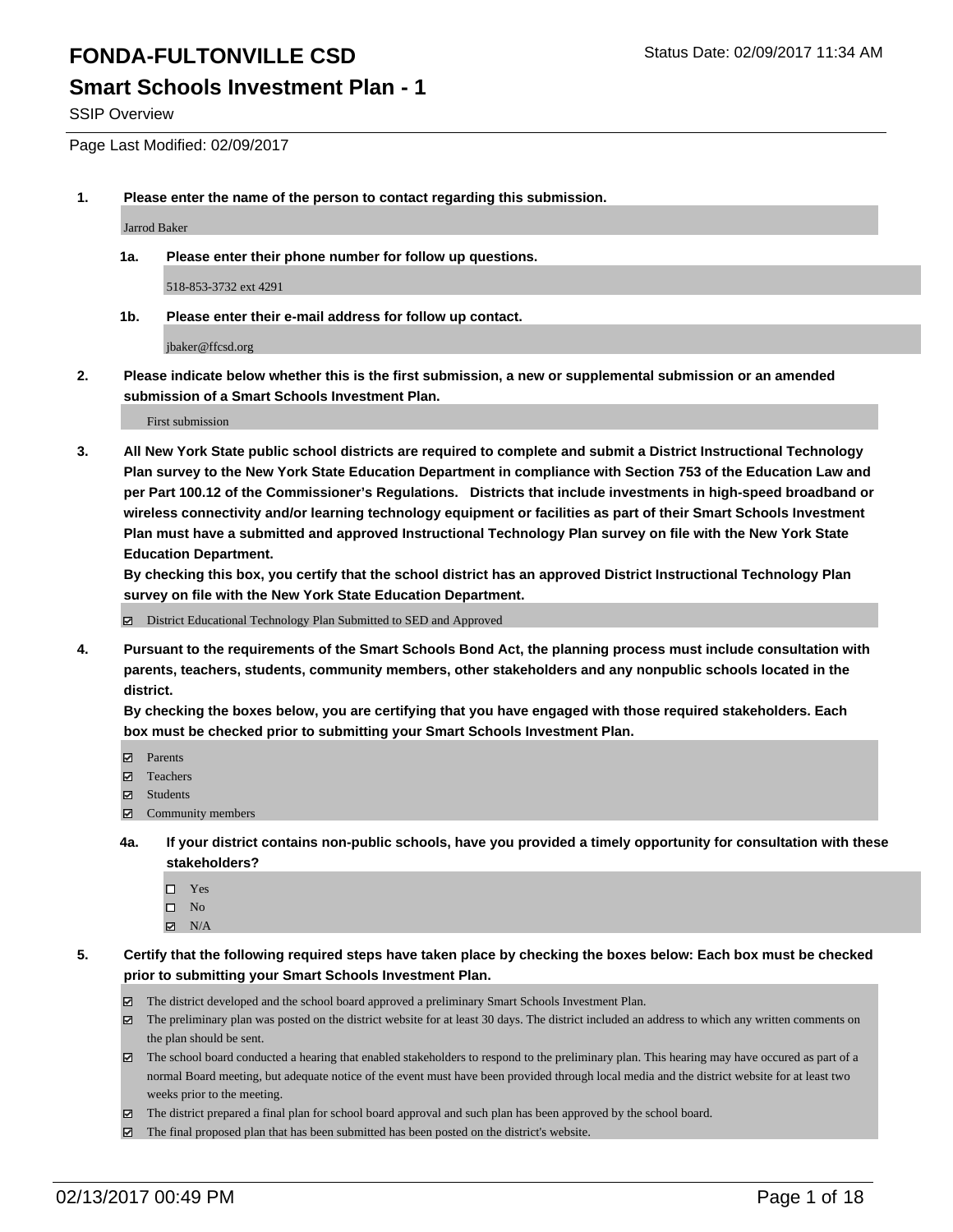SSIP Overview

Page Last Modified: 02/09/2017

**5a. Please upload the proposed Smart Schools Investment Plan (SSIP) that was posted on the district's website, along with any supporting materials. Note that this should be different than your recently submitted Educational Technology Survey. The Final SSIP, as approved by the School Board, should also be posted on the website and remain there during the course of the projects contained therein.**

SSIP Proposed.pdf

**5b. Enter the webpage address where the final Smart Schools Investment Plan is posted. The Plan should remain posted for the life of the included projects.**

http://www.fondafultonvilleschools.org/smart-schools-investment-plan-is-adopted-by-board-of-education/

**6. Please enter an estimate of the total number of students and staff that will benefit from this Smart Schools Investment Plan based on the cumulative projects submitted to date.**

1,550

- **7. An LEA/School District may partner with one or more other LEA/School Districts to form a consortium to pool Smart Schools Bond Act funds for a project that meets all other Smart School Bond Act requirements. Each school district participating in the consortium will need to file an approved Smart Schools Investment Plan for the project and submit a signed Memorandum of Understanding that sets forth the details of the consortium including the roles of each respective district.**
	- $\Box$  The district plans to participate in a consortium to partner with other school district(s) to implement a Smart Schools project.
- **8. Please enter the name and 6-digit SED Code for each LEA/School District participating in the Consortium.**

| <b>Partner LEA/District</b> | <b>ISED BEDS Code</b> |
|-----------------------------|-----------------------|
| (No Response)               | (No Response)         |

**9. Please upload a signed Memorandum of Understanding with all of the participating Consortium partners.**

(No Response)

**10. Your district's Smart Schools Bond Act Allocation is:**

\$1,397,813

**11. Enter the budget sub-allocations by category that you are submitting for approval at this time. If you are not budgeting SSBA funds for a category, please enter 0 (zero.) If the value entered is \$0, you will not be required to complete that survey question.**

|                                       | Sub-        |
|---------------------------------------|-------------|
|                                       | Allocations |
| School Connectivity                   | 1,095,875   |
| Connectivity Projects for Communities | $\Omega$    |
| <b>Classroom Technology</b>           |             |
| Pre-Kindergarten Classrooms           |             |
| Replace Transportable Classrooms      |             |
| High-Tech Security Features           | 74,305      |
| Totals:                               | 1,170,180   |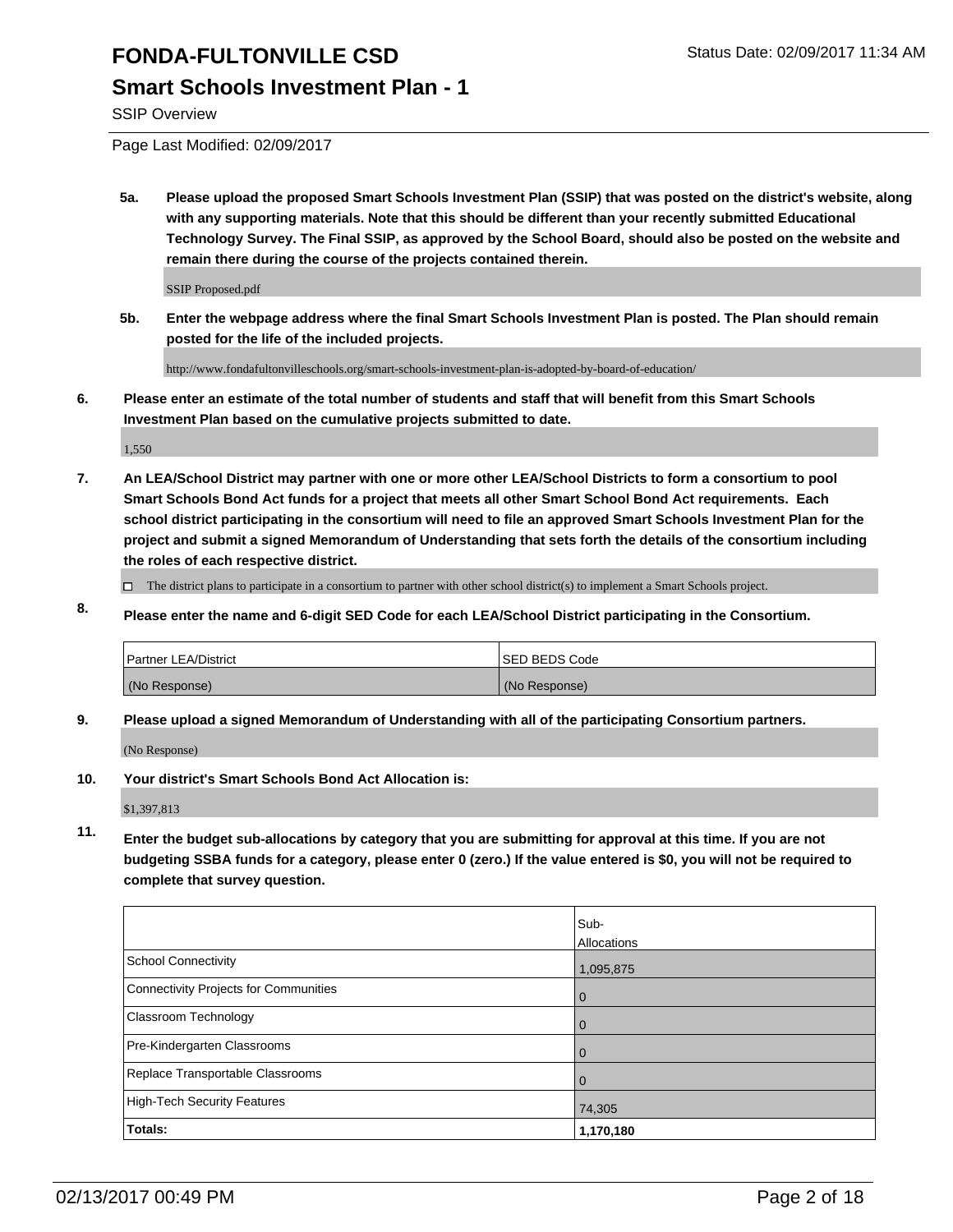School Connectivity

Page Last Modified: 02/08/2017

- **1. In order for students and faculty to receive the maximum benefit from the technology made available under the Smart Schools Bond Act, their school buildings must possess sufficient connectivity infrastructure to ensure that devices can be used during the school day. Smart Schools Investment Plans must demonstrate that:**
	- **sufficient infrastructure that meets the Federal Communications Commission's 100 Mbps per 1,000 students standard currently exists in the buildings where new devices will be deployed, or**
	- **is a planned use of a portion of Smart Schools Bond Act funds, or**
	- **is under development through another funding source.**

**Smart Schools Bond Act funds used for technology infrastructure or classroom technology investments must increase the number of school buildings that meet or exceed the minimum speed standard of 100 Mbps per 1,000 students and staff within 12 months. This standard may be met on either a contracted 24/7 firm service or a "burstable" capability. If the standard is met under the burstable criteria, it must be:**

**1. Specifically codified in a service contract with a provider, and**

**2. Guaranteed to be available to all students and devices as needed, particularly during periods of high demand, such as computer-based testing (CBT) periods.**

**Please describe how your district already meets or is planning to meet this standard within 12 months of plan submission.**

We currently have 250Mbps through our provider.

**1a. If a district believes that it will be impossible to meet this standard within 12 months, it may apply for a waiver of this requirement, as described on the Smart Schools website. The waiver must be filed and approved by SED prior to submitting this survey.**

□ By checking this box, you are certifying that the school district has an approved waiver of this requirement on file with the New York State Education Department.

**2. Connectivity Speed Calculator (Required)**

|                         | Number of<br>Students | Multiply by<br>100 Kbps | Divide by 1000 Current Speed<br>Ito Convert to<br>Required<br> Speed in Mb | lin Mb | Expected<br>Speed to be<br>Attained Within   Required<br>12 Months | Expected Date<br><b>When</b><br>Speed Will be<br>l Met |
|-------------------------|-----------------------|-------------------------|----------------------------------------------------------------------------|--------|--------------------------------------------------------------------|--------------------------------------------------------|
| <b>Calculated Speed</b> | 1,371                 | 137.100                 | 137.1                                                                      | 250    | 250                                                                | Current                                                |

#### **3. Describe how you intend to use Smart Schools Bond Act funds for high-speed broadband and/or wireless connectivity projects in school buildings.**

We intend to use Smart Schools Bond Act funds to improve our wired and wireless networks. Due to the obsolete Cat5 cabling in the Middle School and High School areas, we will be running new 6a cabling to support current and future demands. Our fiber backbone will also be replaced and it's topology improved. We will also be adding some new switches to each closet to provide increased bandwidth and POE capacity. With the increased power demands of the poe switches, we will augment our uninterruptable power supplies to protect critical equipment from power outages. We will increase the density of wireless access points to provide better support for district owned and BYOD wireless devices.

**4. Describe the linkage between the district's District Instructional Technology Plan and the proposed projects. (There should be a link between your response to this question and your response to Question 1 in Part E. Curriculum and Instruction "What are the district's plans to use digital connectivity and technology to improve teaching and learning?)**

These improvements will ensure that as instructional technology adoption increases. our teachers' ability to rely on technology is not limited. Expanding the capacity of our wireless network opens the door to the possibility of a one-to-one program and upgrading our wired infrastructure ensures that it will not be a bottleneck for the wireless devices.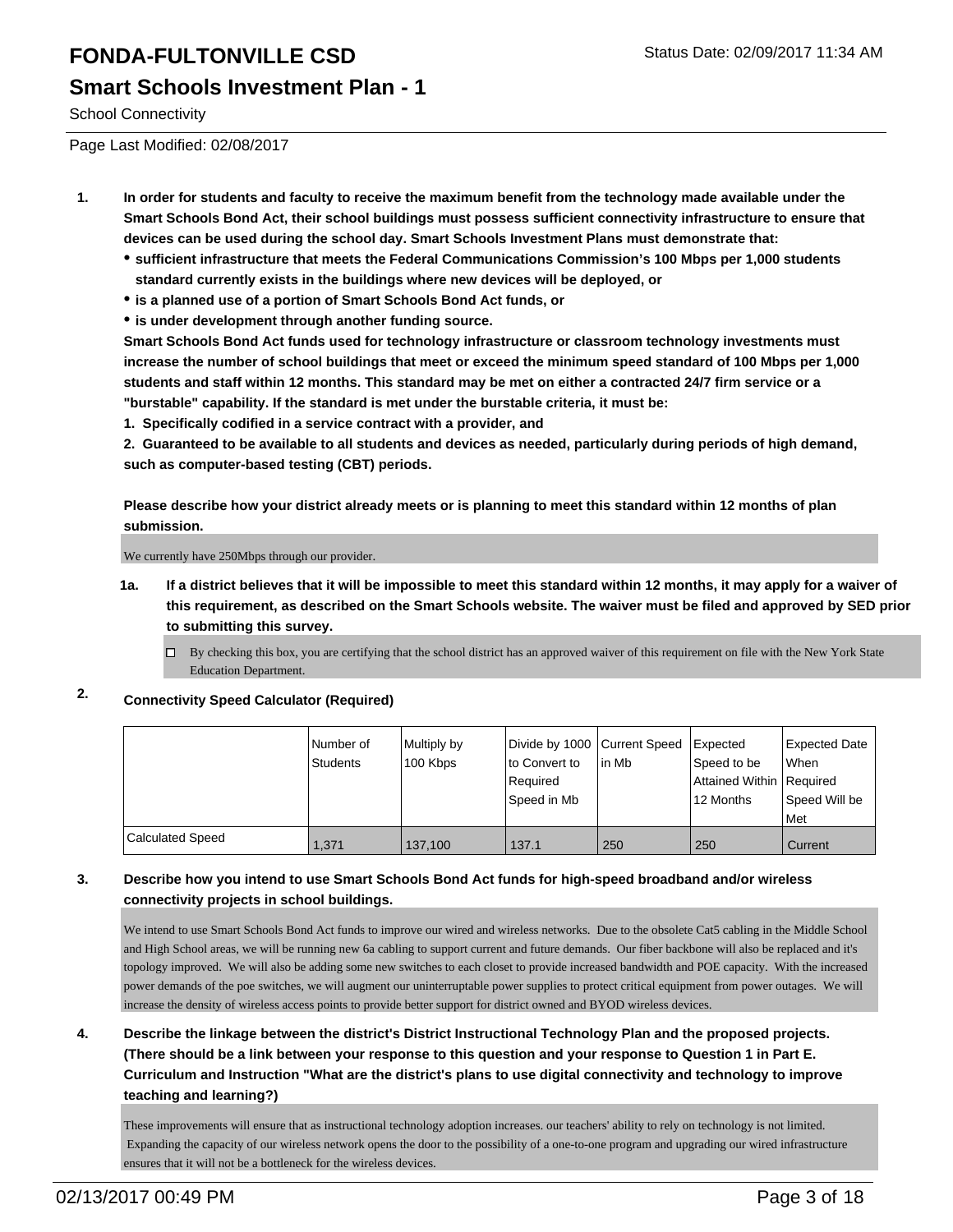School Connectivity

Page Last Modified: 02/08/2017

**5. If the district wishes to have students and staff access the Internet from wireless devices within the school building, or in close proximity to it, it must first ensure that it has a robust Wi-Fi network in place that has sufficient bandwidth to meet user demand.**

#### **Please describe how you have quantified this demand and how you plan to meet this demand.**

We closely monitor the usage of our existing wireless network and have extrapolated this data into the future when planning wireless network needs. We monitor key metrics such as signal strength, signal quality, number of wireless clients, bandwidth, etc.. Based on these trends and upcoming initiatives, we have arrived at a configuration that will continue to ensure quality service as usage increases. We will be adding numerous additional access points, as well as a redundant wireless controller to ensure dense coverage as well as maximum reliability in the event of hardware failures.

**6. As indicated on Page 5 of the guidance, the Office of Facilities Planning will have to conduct a preliminary review of all capital projects, including connectivity projects.**

**Please indicate on a separate row each project number given to you by the Office of Facilities Planning.**

| <b>Project Number</b> |  |
|-----------------------|--|
| 27-06-01-04-7-999-001 |  |

**7. Certain high-tech security and connectivity infrastructure projects may be eligible for an expedited review process as determined by the Office of Facilities Planning.**

#### **Was your project deemed eligible for streamlined review?**

No

**8. Include the name and license number of the architect or engineer of record.**

| Name           | License Number |
|----------------|----------------|
| Michael Harris | 221911         |

**9. If you are submitting an allocation for School Connectivity complete this table.**

**Note that the calculated Total at the bottom of the table must equal the Total allocation for this category that you entered in the SSIP Overview overall budget.** 

|                                            | Sub-          |
|--------------------------------------------|---------------|
|                                            | Allocation    |
| Network/Access Costs                       | 255,687       |
| <b>Outside Plant Costs</b>                 | (No Response) |
| School Internal Connections and Components | 752,782       |
| Professional Services                      | 87,406        |
| Testing                                    | (No Response) |
| Other Upfront Costs                        | (No Response) |
| <b>Other Costs</b>                         | (No Response) |
| Totals:                                    | 1,095,875     |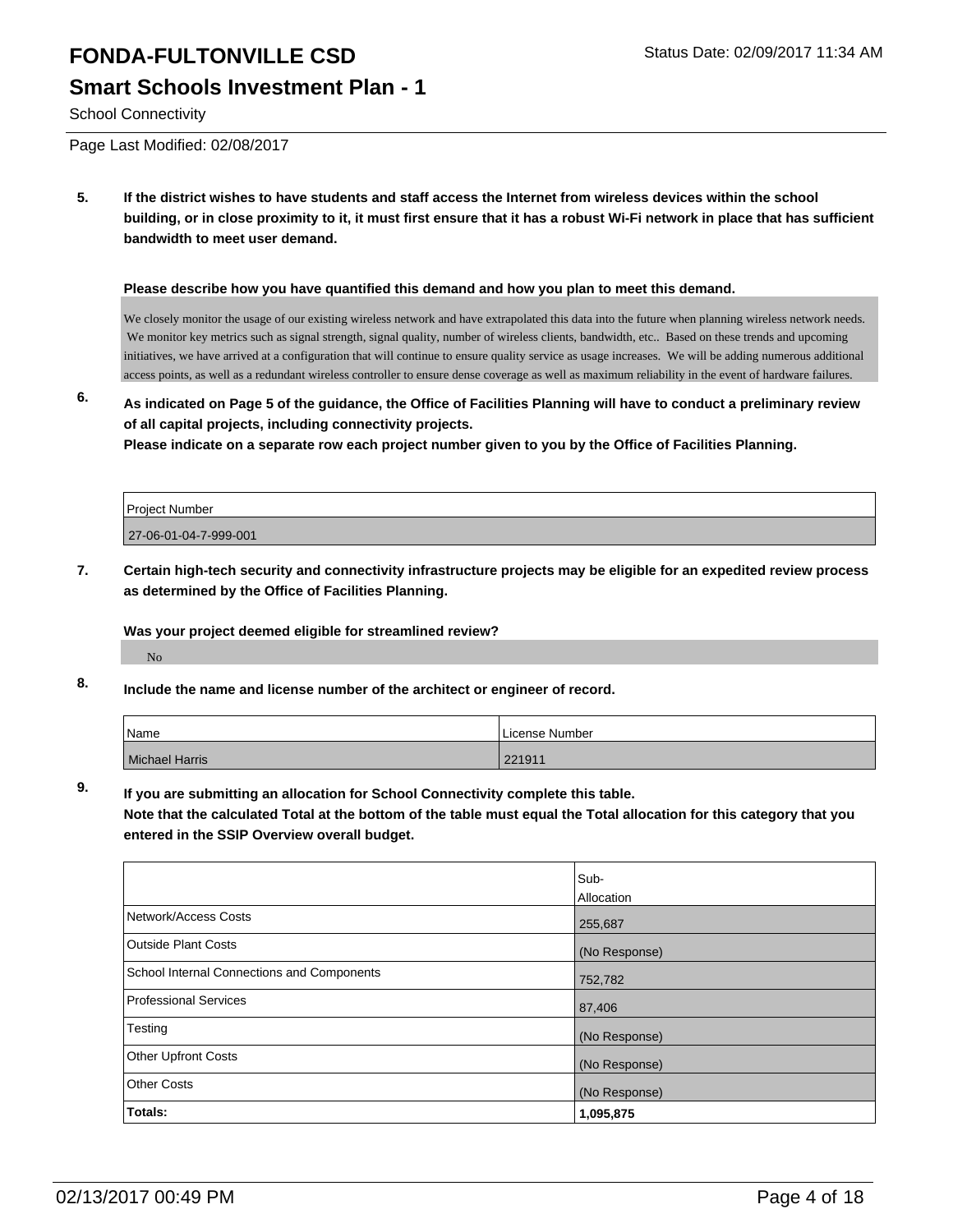## **FONDA-FULTONVILLE CSD** Status Date: 02/09/2017 11:34 AM **Smart Schools Investment Plan - 1**

School Connectivity

Page Last Modified: 02/08/2017

**10. Please detail the type, quantity, per unit cost and total cost of the eligible items under each sub-category. This is especially important for any expenditures listed under the "Other" category. All expenditures must be eligible for tax-exempt financing to be reimbursed through the SSBA. Sufficient detail must be provided so that we can verify this is the case. If you have any questions, please contact us directly through smartschools@nysed.gov. NOTE: Wireless Access Points should be included in this category, not under Classroom Educational Technology, except those that will be loaned/purchased for nonpublic schools. Add rows under each sub-category for additional items, as needed.**

| Select the allowable expenditure<br>type.<br>Repeat to add another item under<br>each type. | Item to be purchased                    | Quantity       | Cost per Item | <b>Total Cost</b> |
|---------------------------------------------------------------------------------------------|-----------------------------------------|----------------|---------------|-------------------|
| <b>Network/Access Costs</b>                                                                 | <b>Aggregate Switches</b>               | $\mathbf{1}$   | 23,000        | 23,000            |
| <b>Network/Access Costs</b>                                                                 | <b>Edge Switches</b>                    | 12             | 6,900         | 82,800            |
| Connections/Components                                                                      | <b>10GE Fiber Modules</b>               | 20             | 1,035         | 20,700            |
| <b>Connections/Components</b>                                                               | <b>1GE Fiber Modules</b>                | 20             | 805           | 16,100            |
| <b>Professional Services</b>                                                                | Network Switch Integration Services     | $\mathbf{1}$   | 10,022        | 10,022            |
| <b>Network/Access Costs</b>                                                                 | <b>Exterior Access Points</b>           | 13             | 2.358         | 30,653            |
| <b>Network/Access Costs</b>                                                                 | <b>Interior Access Point with Gaurd</b> | 5              | 1,438         | 7,198             |
| <b>Network/Access Costs</b>                                                                 | <b>Interior Access Point</b>            | 38             | 1,208         | 45,902            |
| <b>Network/Access Costs</b>                                                                 | Controller                              | $\overline{2}$ | 13,225        | 26,450            |
| <b>Connections/Components</b>                                                               | Cat 6a Cabling                          | 57             | 518           | 29,524            |
| <b>Connections/Components</b>                                                               | Path Cables (set of 150)                | $\mathbf{1}$   | 460           | 460               |
| <b>Network/Access Costs</b>                                                                 | Large UPS                               | $\overline{2}$ | 4,025         | 8,049             |
| <b>Network/Access Costs</b>                                                                 | <b>Medium UPS</b>                       | $\overline{2}$ | 2,530         | 5,060             |
| <b>Professional Services</b>                                                                | <b>UPS</b> Installation                 | 1              | 1,944         | 1,944             |
| <b>Connections/Components</b>                                                               | Grounding for Large Telecom Room        | 1              | 2,500         | 2,500             |
| <b>Connections/Components</b>                                                               | Grounding for Medium Telecom Room       | 8              | 1,250         | 10,000            |
| Connections/Components                                                                      | Fiber (12 strand smf - armored)         | $\mathbf{1}$   | 52,808        | 52,808            |
| <b>Connections/Components</b>                                                               | <b>Fiber Terminations</b>               | $\mathbf{1}$   | 4,140         | 4,140             |
| <b>Connections/Components</b>                                                               | Fiber Patch Cables (set of 48)          | $\mathbf{1}$   | 1,035         | 1,035             |
| <b>Connections/Components</b>                                                               | Cat 6a Cabling                          | 1,285          | 479           | 615,515           |
| <b>Network/Access Costs</b>                                                                 | Pathways, cabletrays & conduits         | 1              | 26,575        | 26,575            |
| <b>Professional Services</b>                                                                | Removal of Old utp network Cabling      | 1.285          | 44            | 56,540            |
| <b>Professional Services</b>                                                                | Removal of old IBM cable                | 300            | 63            | 18,900            |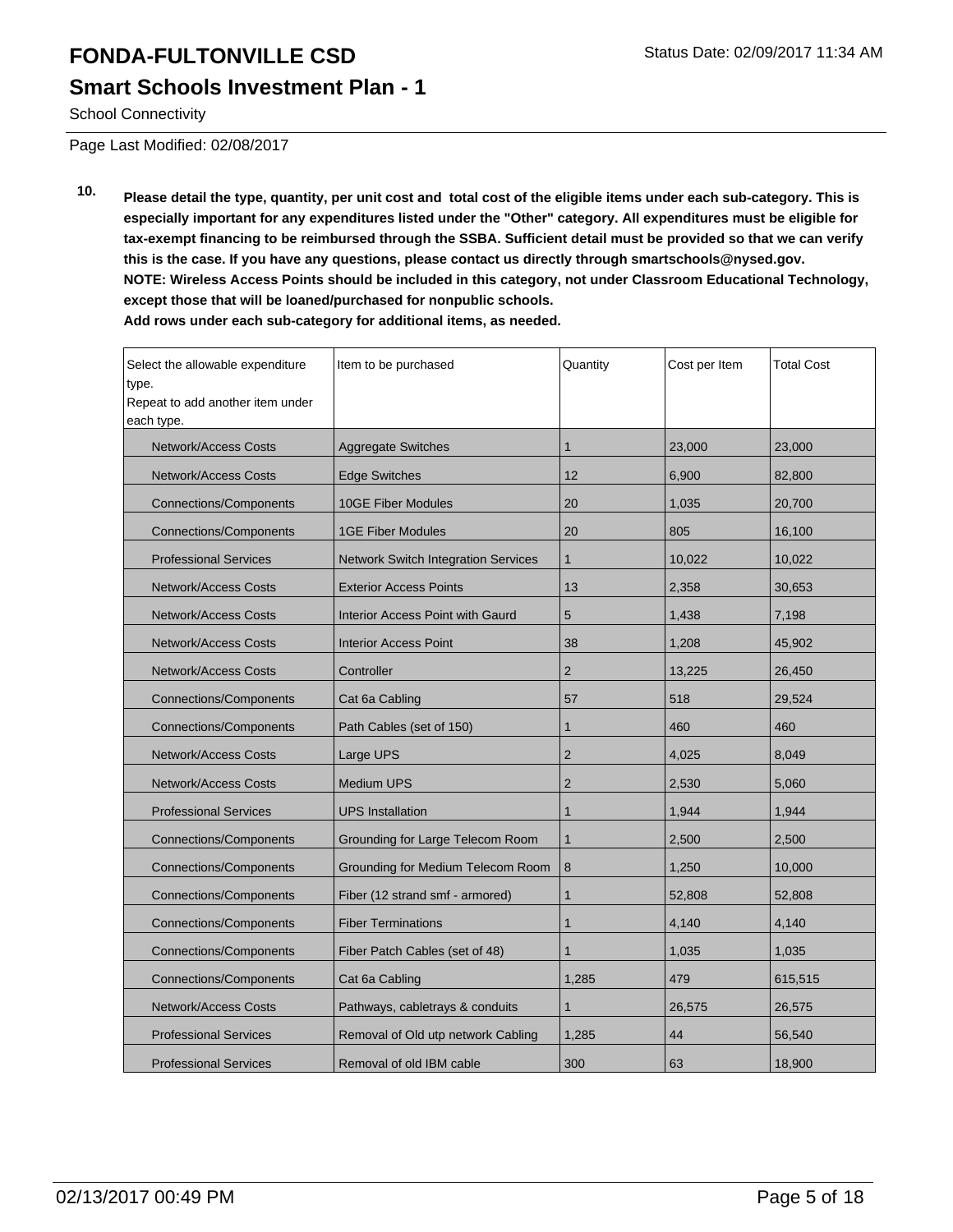#### **Smart Schools Investment Plan - 1**

Community Connectivity (Broadband and Wireless)

**1. Describe how you intend to use Smart Schools Bond Act funds for high-speed broadband and/or wireless connectivity projects in the community.**

(No Response)

**2. Please describe how the proposed project(s) will promote student achievement and increase student and/or staff access to the Internet in a manner that enhances student learning and/or instruction outside of the school day and/or school building.**

(No Response)

**3. Community connectivity projects must comply with all the necessary local building codes and regulations (building and related permits are not required prior to plan submission).**

 $\Box$  I certify that we will comply with all the necessary local building codes and regulations.

**4. Please describe the physical location of the proposed investment.**

(No Response)

**5. Please provide the initial list of partners participating in the Community Connectivity Broadband Project, along with their Federal Tax Identification (Employer Identification) number.**

| <b>Project Partners</b> | Federal ID#   |
|-------------------------|---------------|
| (No Response)           | (No Response) |

**6. If you are submitting an allocation for Community Connectivity, complete this table.**

**Note that the calculated Total at the bottom of the table must equal the Total allocation for this category that you entered in the SSIP Overview overall budget.**

|                                    | Sub-Allocation |
|------------------------------------|----------------|
| Network/Access Costs               | (No Response)  |
| Outside Plant Costs                | (No Response)  |
| <b>Tower Costs</b>                 | (No Response)  |
| <b>Customer Premises Equipment</b> | (No Response)  |
| Professional Services              | (No Response)  |
| Testing                            | (No Response)  |
| <b>Other Upfront Costs</b>         | (No Response)  |
| <b>Other Costs</b>                 | (No Response)  |
| <b>Totals:</b>                     | 0              |

**7. Please detail the type, quantity, per unit cost and total cost of the eligible items under each sub-category. This is especially important for any expenditures listed under the "Other" category. All expenditures must be capital-bond eligible to be reimbursed through the SSBA. If you have any questions, please contact us directly through smartschools@nysed.gov.**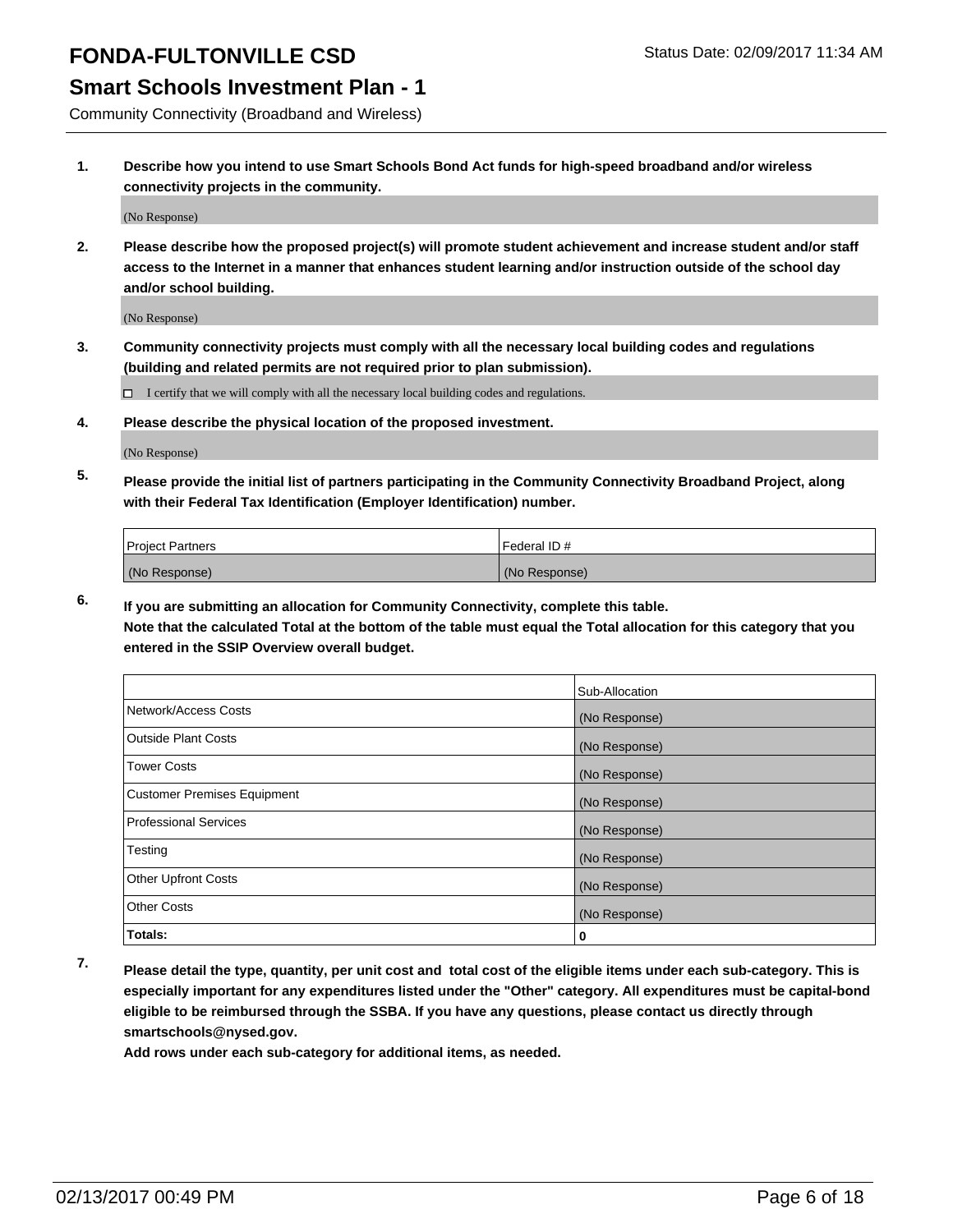## **Smart Schools Investment Plan - 1**

Community Connectivity (Broadband and Wireless)

| Select the allowable expenditure<br>type. | litem to be purchased | Quantity      | Cost per Item | <b>Total Cost</b> |
|-------------------------------------------|-----------------------|---------------|---------------|-------------------|
| Repeat to add another item under          |                       |               |               |                   |
| each type.                                |                       |               |               |                   |
| (No Response)                             | (No Response)         | (No Response) | (No Response) | (No Response)     |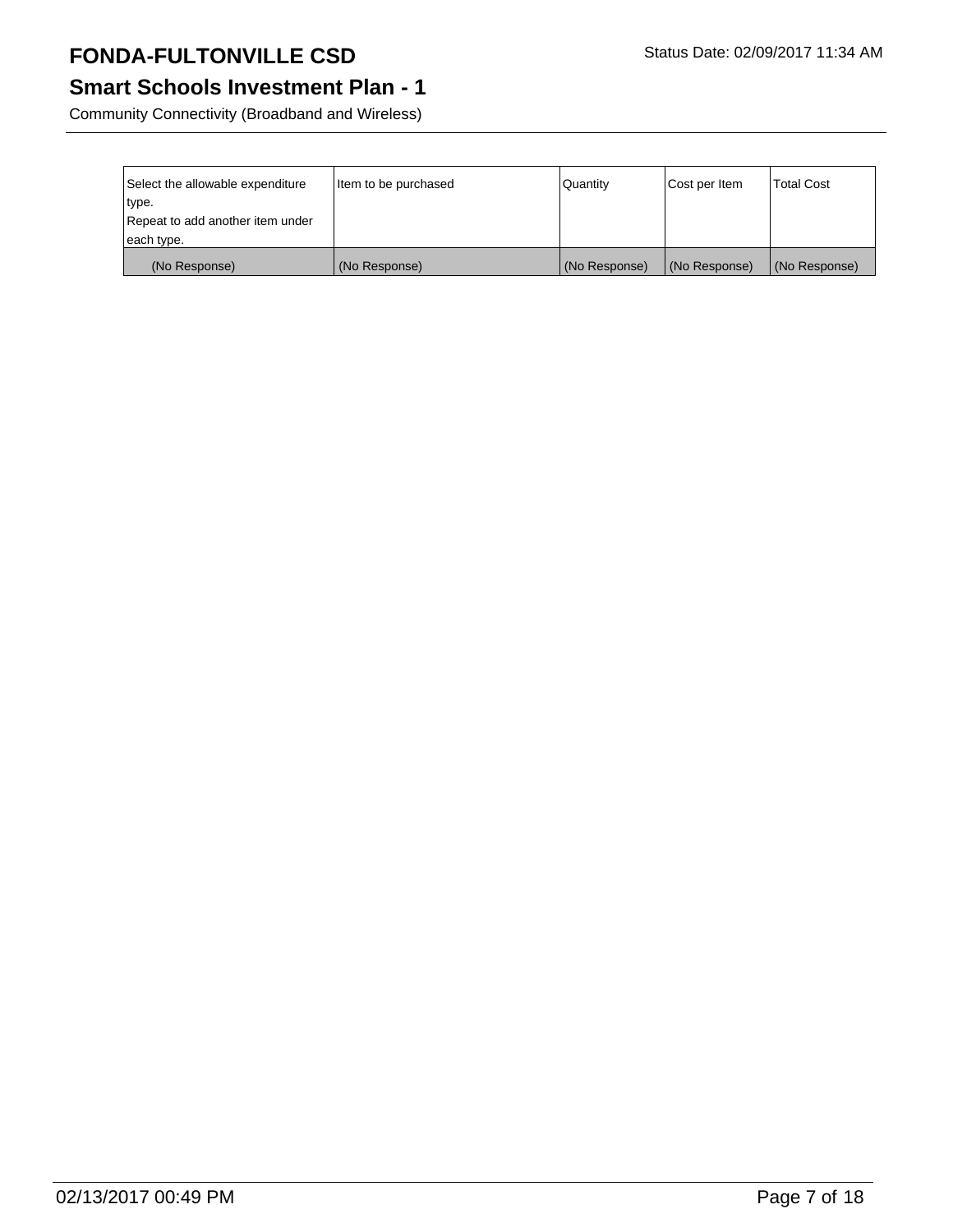#### **Smart Schools Investment Plan - 1**

Classroom Learning Technology

**1. In order for students and faculty to receive the maximum benefit from the technology made available under the Smart Schools Bond Act, their school buildings must possess sufficient connectivity infrastructure to ensure that devices can be used during the school day. Smart Schools Investment Plans must demonstrate that sufficient infrastructure that meets the Federal Communications Commission's 100 Mbps per 1,000 students standard currently exists in the buildings where new devices will be deployed, or is a planned use of a portion of Smart Schools Bond Act funds, or is under development through another funding source.**

**Smart Schools Bond Act funds used for technology infrastructure or classroom technology investments must increase the number of school buildings that meet or exceed the minimum speed standard of 100 Mbps per 1,000 students and staff within 12 months. This standard may be met on either a contracted 24/7 firm service or a "burstable" capability. If the standard is met under the burstable criteria, it must be:**

**1. Specifically codified in a service contract with a provider, and**

**2. Guaranteed to be available to all students and devices as needed, particularly during periods of high demand, such as computer-based testing (CBT) periods.**

**Please describe how your district already meets or is planning to meet this standard within 12 months of plan submission.**

(No Response)

**1a. If a district believes that it will be impossible to meet this standard within 12 months, it may apply for a waiver of this requirement, as described on the Smart Schools website. The waiver must be filed and approved by SED prior to submitting this survey.**

 $\Box$  By checking this box, you are certifying that the school district has an approved waiver of this requirement on file with the New York State Education Department.

#### **2. Connectivity Speed Calculator (Required)**

|                         | INumber of<br>Students | Multiply by<br>100 Kbps | Divide by 1000 Current Speed<br>Ito Convert to<br>Required<br>Speed in Mb | lin Mb             | Expected<br>Speed to be<br>Attained Within Required<br>12 Months | Expected Date<br><b>When</b><br>Speed Will be<br>l Met |
|-------------------------|------------------------|-------------------------|---------------------------------------------------------------------------|--------------------|------------------------------------------------------------------|--------------------------------------------------------|
| <b>Calculated Speed</b> | (No<br>Response)       | (No Response)           | (No<br>Response)                                                          | l (No<br>Response) | (No<br>Response)                                                 | l (No<br>Response)                                     |

**3. If the district wishes to have students and staff access the Internet from wireless devices within the school building, or in close proximity to it, it must first ensure that it has a robust Wi-Fi network in place that has sufficient bandwidth to meet user demand.**

**Please describe how you have quantified this demand and how you plan to meet this demand.**

(No Response)

**4. All New York State public school districts are required to complete and submit an Instructional Technology Plan survey to the New York State Education Department in compliance with Section 753 of the Education Law and per Part 100.12 of the Commissioner's Regulations.**

**Districts that include educational technology purchases as part of their Smart Schools Investment Plan must have a submitted and approved Instructional Technology Plan survey on file with the New York State Education Department.**

By checking this box, you are certifying that the school district has an approved Instructional Technology Plan survey on file with the New York State Education Department.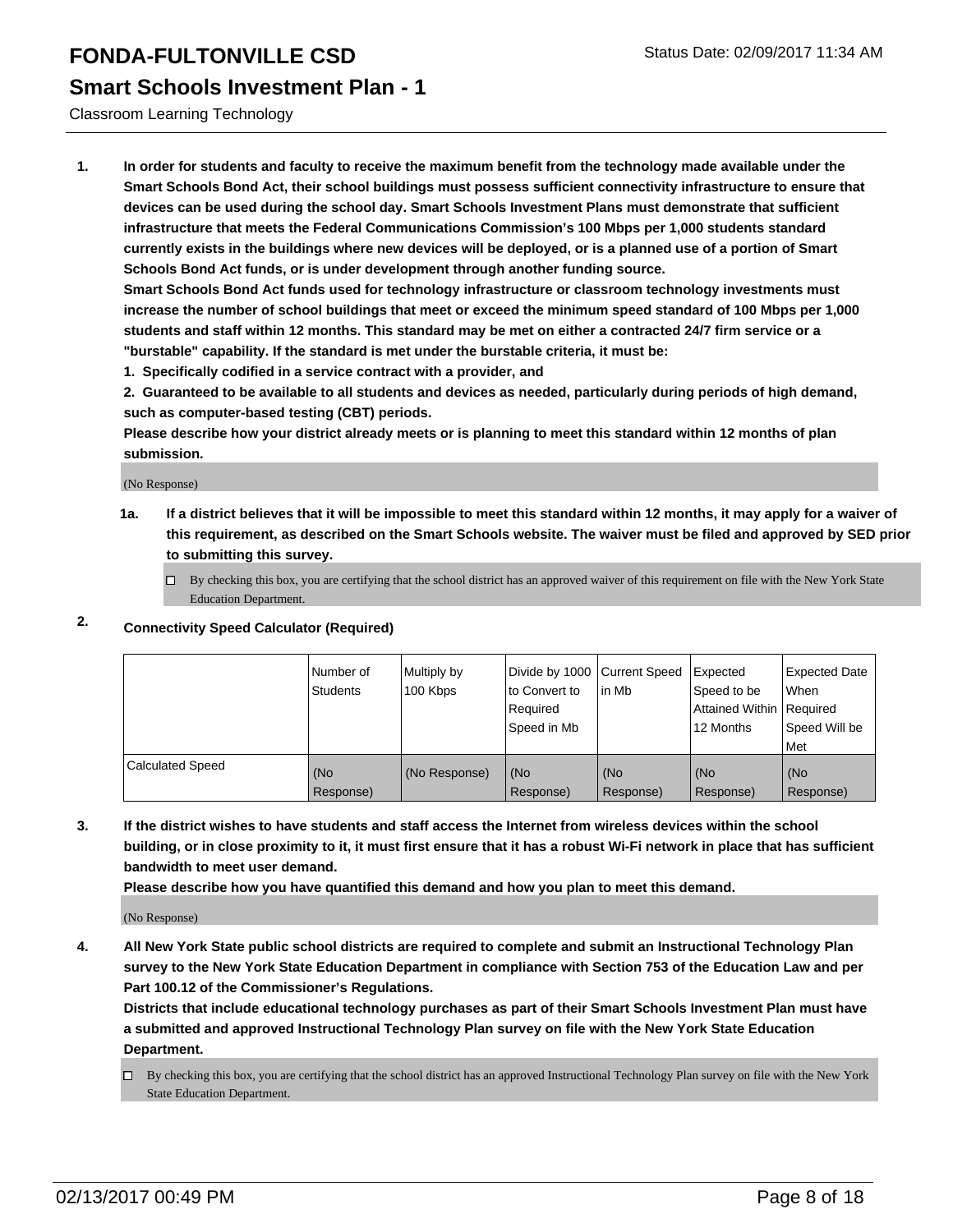#### **Smart Schools Investment Plan - 1**

#### Classroom Learning Technology

**5. Describe the devices you intend to purchase and their compatibility with existing or planned platforms or systems. Specifically address the adequacy of each facility's electrical, HVAC and other infrastructure necessary to install and support the operation of the planned technology.**

(No Response)

- **6. Describe how the proposed technology purchases will:**
	- **> enhance differentiated instruction;**
	- **> expand student learning inside and outside the classroom;**
	- **> benefit students with disabilities and English language learners; and**
	- **> contribute to the reduction of other learning gaps that have been identified within the district.**

**The expectation is that districts will place a priority on addressing the needs of students who struggle to succeed in a rigorous curriculum. Responses in this section should specifically address this concern and align with the district's Instructional Technology Plan (in particular Question 2 of E. Curriculum and Instruction: "Does the district's instructional technology plan address the needs of students with disabilities to ensure equitable access to instruction, materials and assessments?" and Question 3 of the same section: "Does the district's instructional technology plan address the provision of assistive technology specifically for students with disabilities to ensure access to and participation in the general curriculum?"**

(No Response)

**7. Where appropriate, describe how the proposed technology purchases will enhance ongoing communication with parents and other stakeholders and help the district facilitate technology-based regional partnerships, including distance learning and other efforts.**

(No Response)

**8. Describe the district's plan to provide professional development to ensure that administrators, teachers and staff can employ the technology purchased to enhance instruction successfully.**

**Note: This response should be aligned and expanded upon in accordance with your district's response to Question 1 of F. Professional Development of your Instructional Technology Plan: "Please provide a summary of professional development offered to teachers and staff, for the time period covered by this plan, to support technology to enhance teaching and learning. Please include topics, audience and method of delivery within your summary."**

(No Response)

- **9. Districts must contact the SUNY/CUNY teacher preparation program that supplies the largest number of the district's new teachers to request advice on innovative uses and best practices at the intersection of pedagogy and educational technology.**
	- $\Box$  By checking this box, you certify that you have contacted the SUNY/CUNY teacher preparation program that supplies the largest number of your new teachers to request advice on these issues.
	- **9a. Please enter the name of the SUNY or CUNY Institution that you contacted.**

(No Response)

**9b. Enter the primary Institution phone number.**

(No Response)

**9c. Enter the name of the contact person with whom you consulted and/or will be collaborating with on innovative uses of technology and best practices.**

(No Response)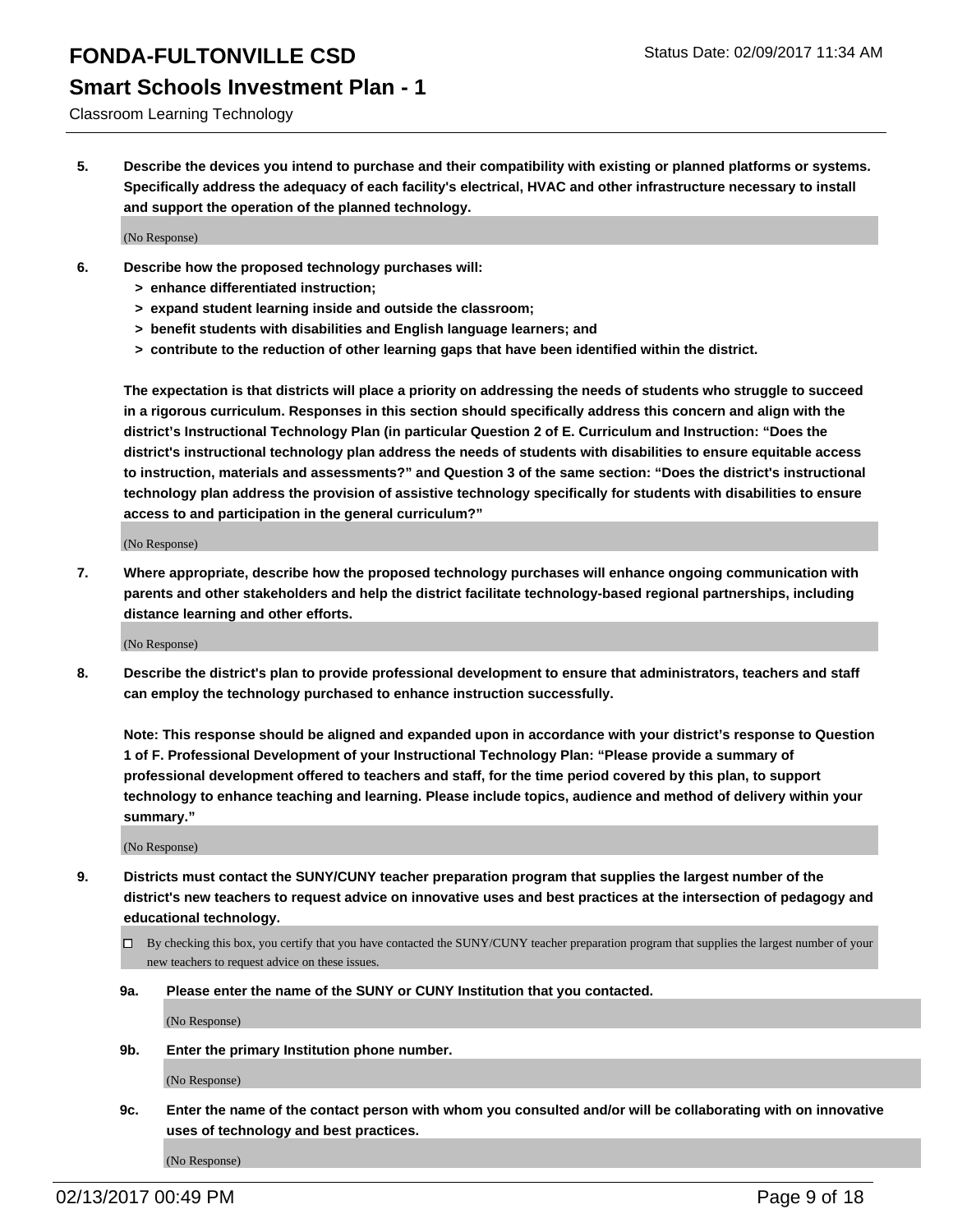### **Smart Schools Investment Plan - 1**

Classroom Learning Technology

**10. A district whose Smart Schools Investment Plan proposes the purchase of technology devices and other hardware must account for nonpublic schools in the district.**

**Are there nonpublic schools within your school district?**

- □ Yes
- $\square$  No
- **11. Nonpublic Classroom Technology Loan Calculator**

**The Smart Schools Bond Act provides that any Classroom Learning Technology purchases made using Smart Schools funds shall be lent, upon request, to nonpublic schools in the district. However, no school district shall be required to loan technology in amounts greater than the total obtained and spent on technology pursuant to the Smart Schools Bond Act and the value of such loan may not exceed the total of \$250 multiplied by the nonpublic school enrollment in the base year at the time of enactment.**

#### **See:**

**http://www.p12.nysed.gov/mgtserv/smart\_schools/docs/Smart\_Schools\_Bond\_Act\_Guidance\_04.27.15\_Final.pdf.**

|                                         | 1. Classroom<br>Technology<br>Sub-allocation | 2. Public<br>Enrollment<br>$(2014 - 15)$ | 3. Nonpublic<br>Enrollment<br>(2014-15) | l 4. Sum of<br>Public and<br>l Nonpublic<br>Enrollment | 15. Total Per<br>Pupil Sub-<br>I allocation                                                   | 6. Total<br>Nonpublic Loan  <br>Amount |
|-----------------------------------------|----------------------------------------------|------------------------------------------|-----------------------------------------|--------------------------------------------------------|-----------------------------------------------------------------------------------------------|----------------------------------------|
| Calculated Nonpublic Loan<br>l Amount i |                                              |                                          |                                         |                                                        | (No Response)   (No Response)   (No Response)   (No Response)   (No Response)   (No Response) |                                        |

- **12. To ensure the sustainability of technology purchases made with Smart Schools funds, districts must demonstrate a long-term plan to maintain and replace technology purchases supported by Smart Schools Bond Act funds. This sustainability plan shall demonstrate a district's capacity to support recurring costs of use that are ineligible for Smart Schools Bond Act funding such as device maintenance, technical support, Internet and wireless fees, maintenance of hotspots, staff professional development, building maintenance and the replacement of incidental items. Further, such a sustainability plan shall include a long-term plan for the replacement of purchased devices and equipment at the end of their useful life with other funding sources.**
	- $\Box$  By checking this box, you certify that the district has a sustainability plan as described above.
- **13. Districts must ensure that devices purchased with Smart Schools Bond funds will be distributed, prepared for use, maintained and supported appropriately. Districts must maintain detailed device inventories in accordance with generally accepted accounting principles.**

 $\Box$  By checking this box, you certify that the district has a distribution and inventory management plan and system in place.

**14. If you are submitting an allocation for Classroom Learning Technology complete this table. Note that the calculated Total at the bottom of the table must equal the Total allocation for this category that you entered in the SSIP Overview overall budget.**

|                          | Sub-Allocation |
|--------------------------|----------------|
| Interactive Whiteboards  | (No Response)  |
| Computer Servers         | (No Response)  |
| <b>Desktop Computers</b> | (No Response)  |
| Laptop Computers         | (No Response)  |
| <b>Tablet Computers</b>  | (No Response)  |
| Other Costs              | (No Response)  |
| Totals:                  | 0              |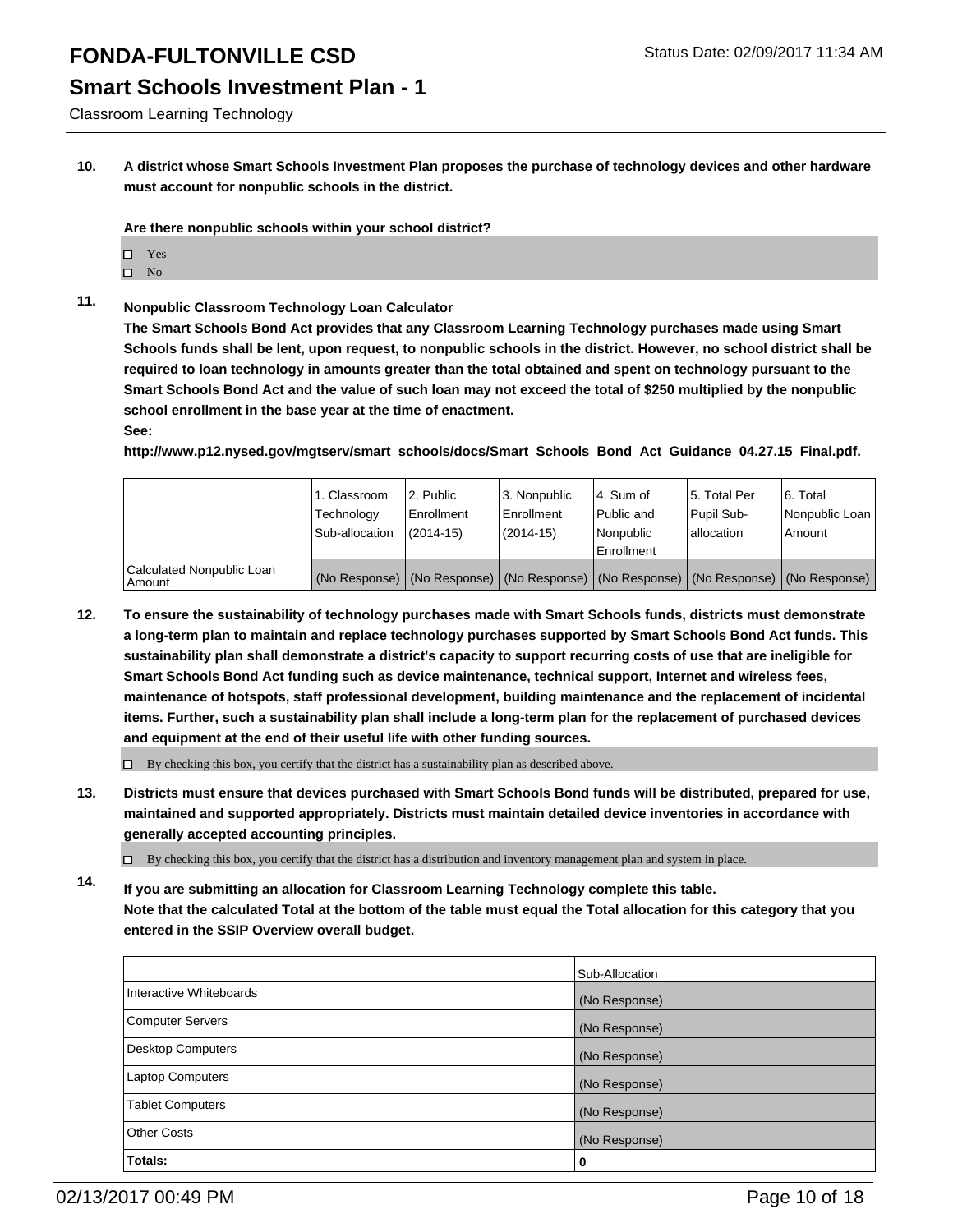### **Smart Schools Investment Plan - 1**

Classroom Learning Technology

**15. Please detail the type, quantity, per unit cost and total cost of the eligible items under each sub-category. This is especially important for any expenditures listed under the "Other" category. All expenditures must be capital-bond eligible to be reimbursed through the SSBA. If you have any questions, please contact us directly through smartschools@nysed.gov.**

**Please specify in the "Item to be Purchased" field which specific expenditures and items are planned to meet the district's nonpublic loan requirement, if applicable.**

**NOTE: Wireless Access Points that will be loaned/purchased for nonpublic schools should ONLY be included in this category, not under School Connectivity, where public school districts would list them.**

| Select the allowable expenditure | I tem to be Purchased | <b>Quantity</b> | Cost per Item | <b>Total Cost</b> |
|----------------------------------|-----------------------|-----------------|---------------|-------------------|
| type.                            |                       |                 |               |                   |
| Repeat to add another item under |                       |                 |               |                   |
| each type.                       |                       |                 |               |                   |
| (No Response)                    | (No Response)         | (No Response)   | (No Response) | (No Response)     |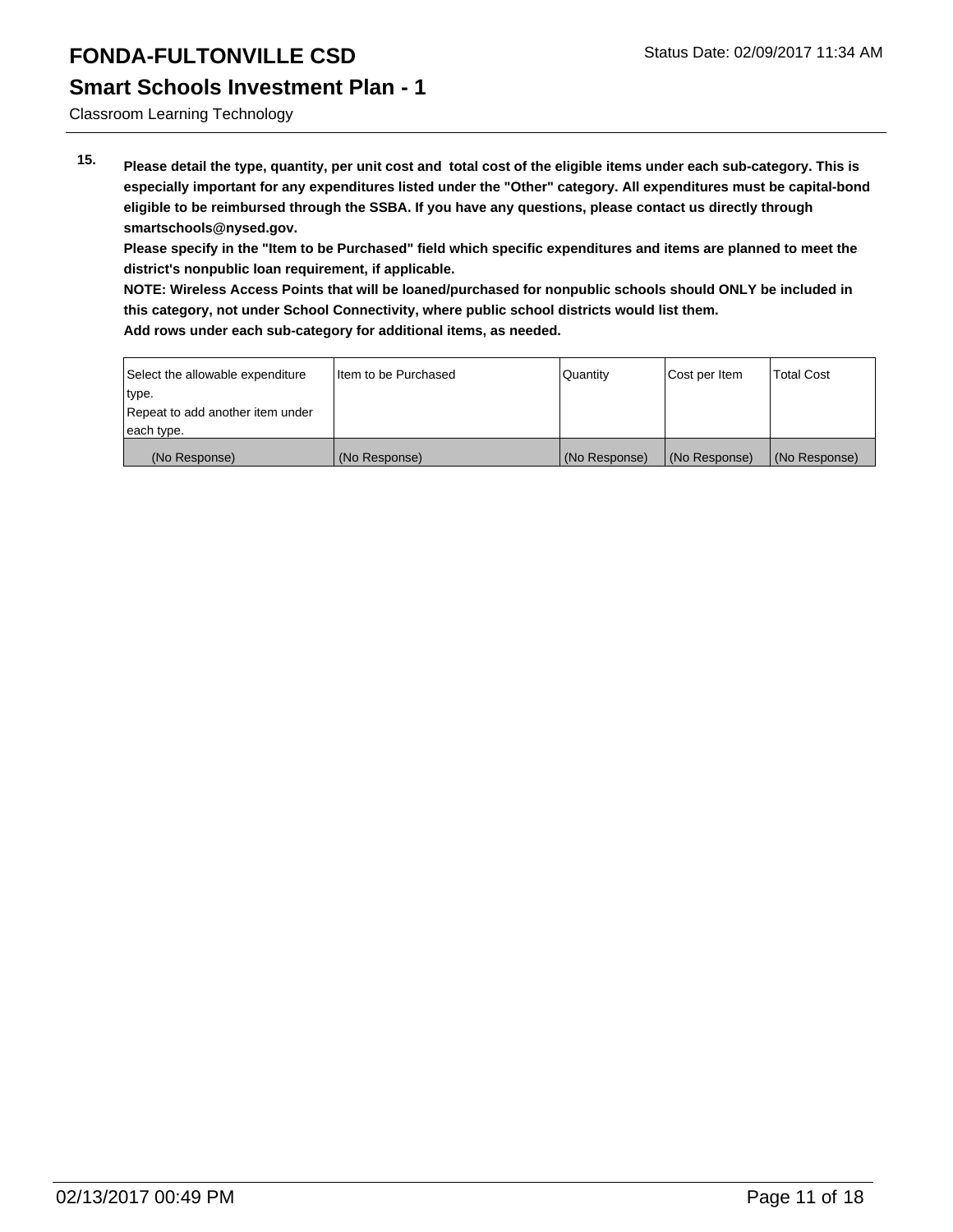### **Smart Schools Investment Plan - 1**

Pre-Kindergarten Classrooms

**1. Provide information regarding how and where the district is currently serving pre-kindergarten students and justify the need for additional space with enrollment projections over 3 years.**

(No Response)

- **2. Describe the district's plan to construct, enhance or modernize education facilities to accommodate prekindergarten programs. Such plans must include:**
	- **Specific descriptions of what the district intends to do to each space;**
	- **An affirmation that pre-kindergarten classrooms will contain a minimum of 900 square feet per classroom;**
	- **The number of classrooms involved;**
	- **The approximate construction costs per classroom; and**
	- **Confirmation that the space is district-owned or has a long-term lease that exceeds the probable useful life of the improvements.**

(No Response)

**3. Smart Schools Bond Act funds may only be used for capital construction costs. Describe the type and amount of additional funds that will be required to support ineligible ongoing costs (e.g. instruction, supplies) associated with any additional pre-kindergarten classrooms that the district plans to add.**

(No Response)

**4. All plans and specifications for the erection, repair, enlargement or remodeling of school buildings in any public school district in the State must be reviewed and approved by the Commissioner. Districts that plan capital projects using their Smart Schools Bond Act funds will undergo a Preliminary Review Process by the Office of Facilities Planning.**

**Please indicate on a separate row each project number given to you by the Office of Facilities Planning.**

| <b>Project Number</b> |  |
|-----------------------|--|
| (No Response)         |  |

**5. If you have made an allocation for Pre-Kindergarten Classrooms, complete this table.**

**Note that the calculated Total at the bottom of the table must equal the Total allocation for this category that you entered in the SSIP Overview overall budget.**

|                                          | Sub-Allocation |
|------------------------------------------|----------------|
| Construct Pre-K Classrooms               | (No Response)  |
| Enhance/Modernize Educational Facilities | (No Response)  |
| Other Costs                              | (No Response)  |
| Totals:                                  | 0              |

- 
- **6. Please detail the type, quantity, per unit cost and total cost of the eligible items under each sub-category. This is especially important for any expenditures listed under the "Other" category. All expenditures must be capital-bond eligible to be reimbursed through the SSBA. If you have any questions, please contact us directly through smartschools@nysed.gov.**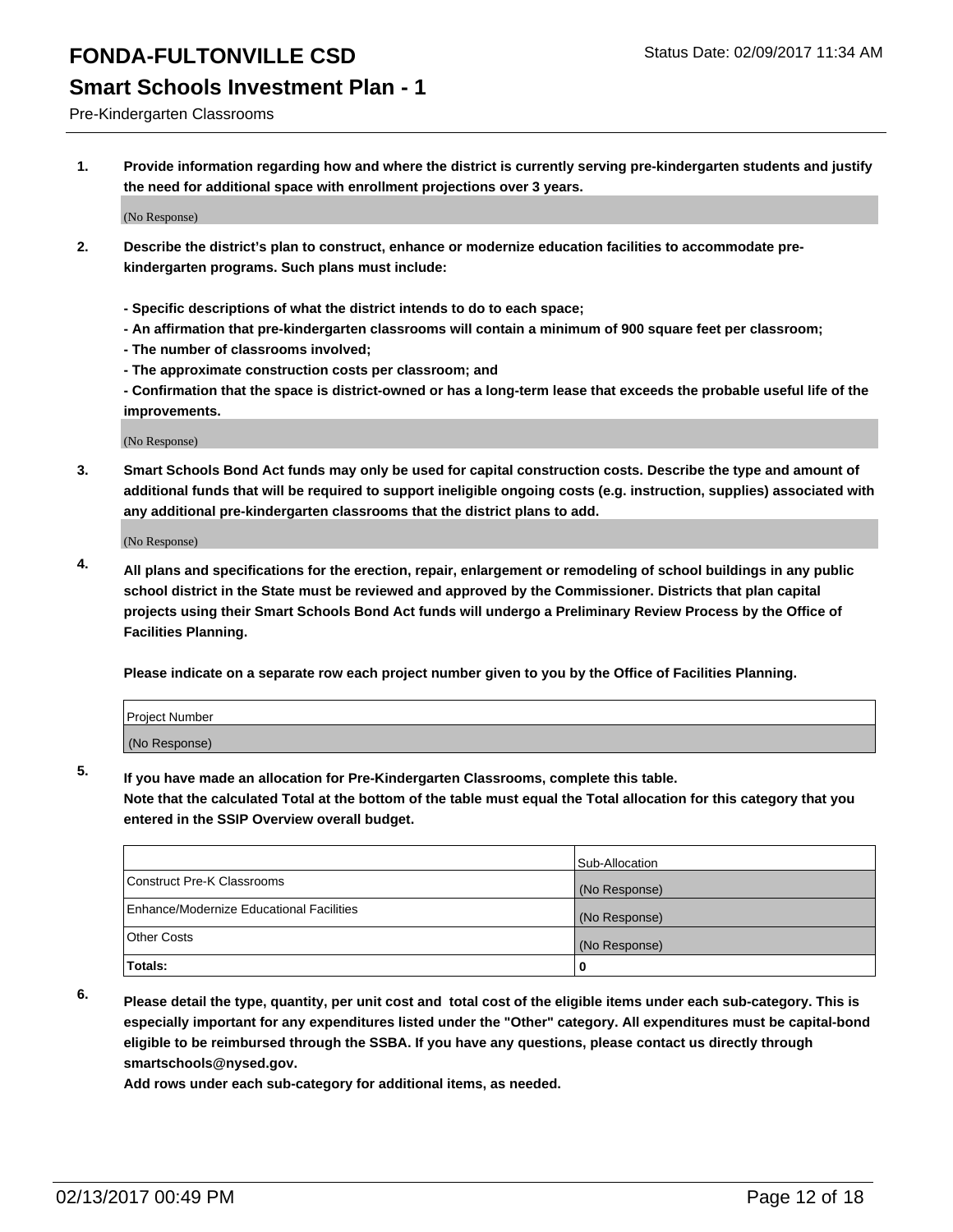# **Smart Schools Investment Plan - 1**

Pre-Kindergarten Classrooms

| Select the allowable expenditure<br>type.      | Item to be purchased | Quantity      | Cost per Item | <b>Total Cost</b> |
|------------------------------------------------|----------------------|---------------|---------------|-------------------|
| Repeat to add another item under<br>each type. |                      |               |               |                   |
| (No Response)                                  | (No Response)        | (No Response) | (No Response) | (No Response)     |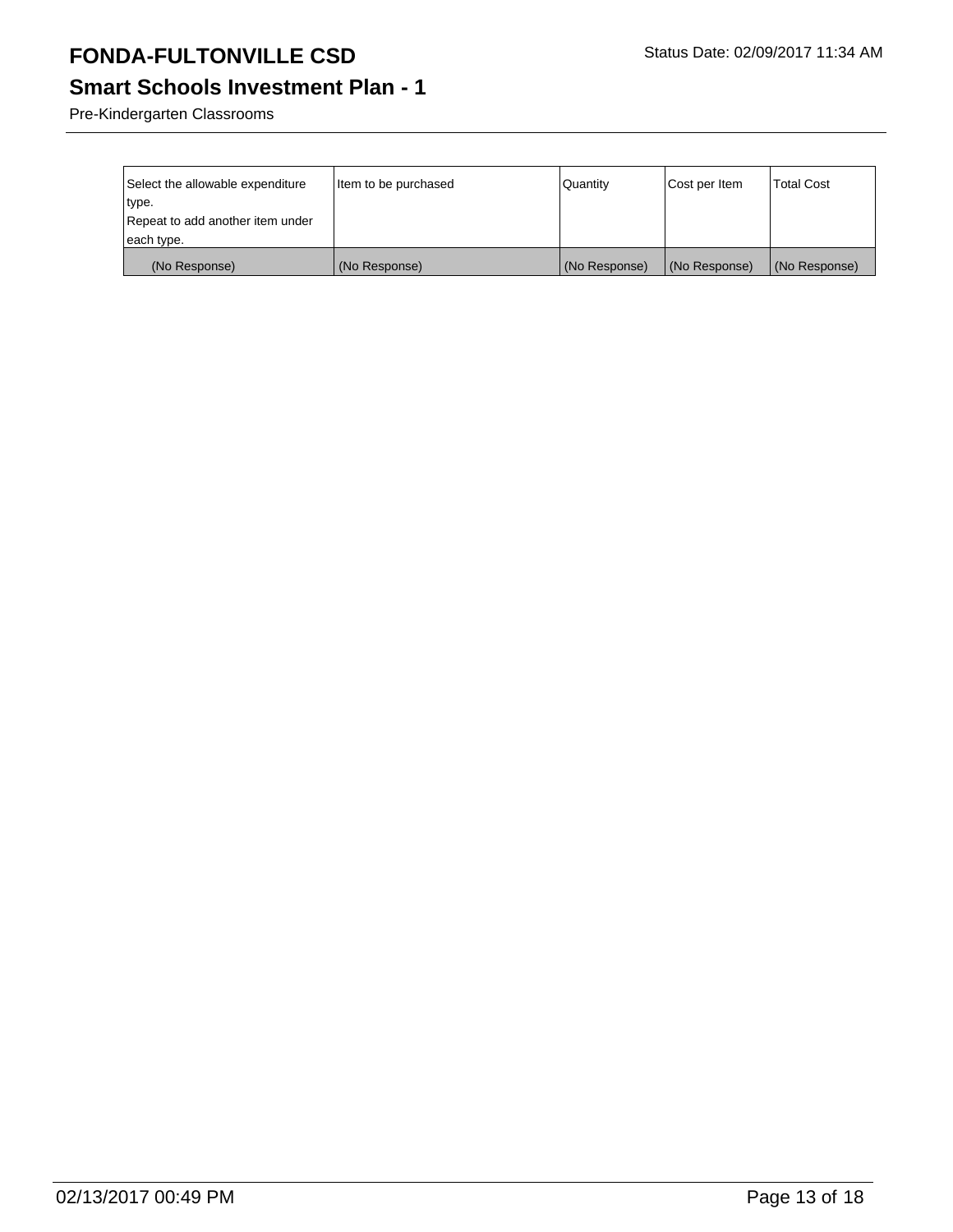### **Smart Schools Investment Plan - 1**

Replace Transportable Classrooms

**1. Describe the district's plan to construct, enhance or modernize education facilities to provide high-quality instructional space by replacing transportable classrooms.**

(No Response)

**2. All plans and specifications for the erection, repair, enlargement or remodeling of school buildings in any public school district in the State must be reviewed and approved by the Commissioner. Districts that plan capital projects using their Smart Schools Bond Act funds will undergo a Preliminary Review Process by the Office of Facilities Planning.**

**Please indicate on a separate row each project number given to you by the Office of Facilities Planning.**

| Project Number |  |
|----------------|--|
|                |  |
| (No Response)  |  |
|                |  |

**3. For large projects that seek to blend Smart Schools Bond Act dollars with other funds, please note that Smart Schools Bond Act funds can be allocated on a pro rata basis depending on the number of new classrooms built that directly replace transportable classroom units.**

**If a district seeks to blend Smart Schools Bond Act dollars with other funds describe below what other funds are being used and what portion of the money will be Smart Schools Bond Act funds.**

(No Response)

**4. If you have made an allocation for Replace Transportable Classrooms, complete this table. Note that the calculated Total at the bottom of the table must equal the Total allocation for this category that you entered in the SSIP Overview overall budget.**

|                                                | Sub-Allocation |
|------------------------------------------------|----------------|
| Construct New Instructional Space              | (No Response)  |
| Enhance/Modernize Existing Instructional Space | (No Response)  |
| Other Costs                                    | (No Response)  |
| Totals:                                        | 0              |

**5. Please detail the type, quantity, per unit cost and total cost of the eligible items under each sub-category. This is especially important for any expenditures listed under the "Other" category. All expenditures must be capital-bond eligible to be reimbursed through the SSBA. If you have any questions, please contact us directly through smartschools@nysed.gov.**

| Select the allowable expenditure | litem to be purchased | Quantity      | Cost per Item | <b>Total Cost</b> |
|----------------------------------|-----------------------|---------------|---------------|-------------------|
| type.                            |                       |               |               |                   |
| Repeat to add another item under |                       |               |               |                   |
| each type.                       |                       |               |               |                   |
| (No Response)                    | (No Response)         | (No Response) | (No Response) | (No Response)     |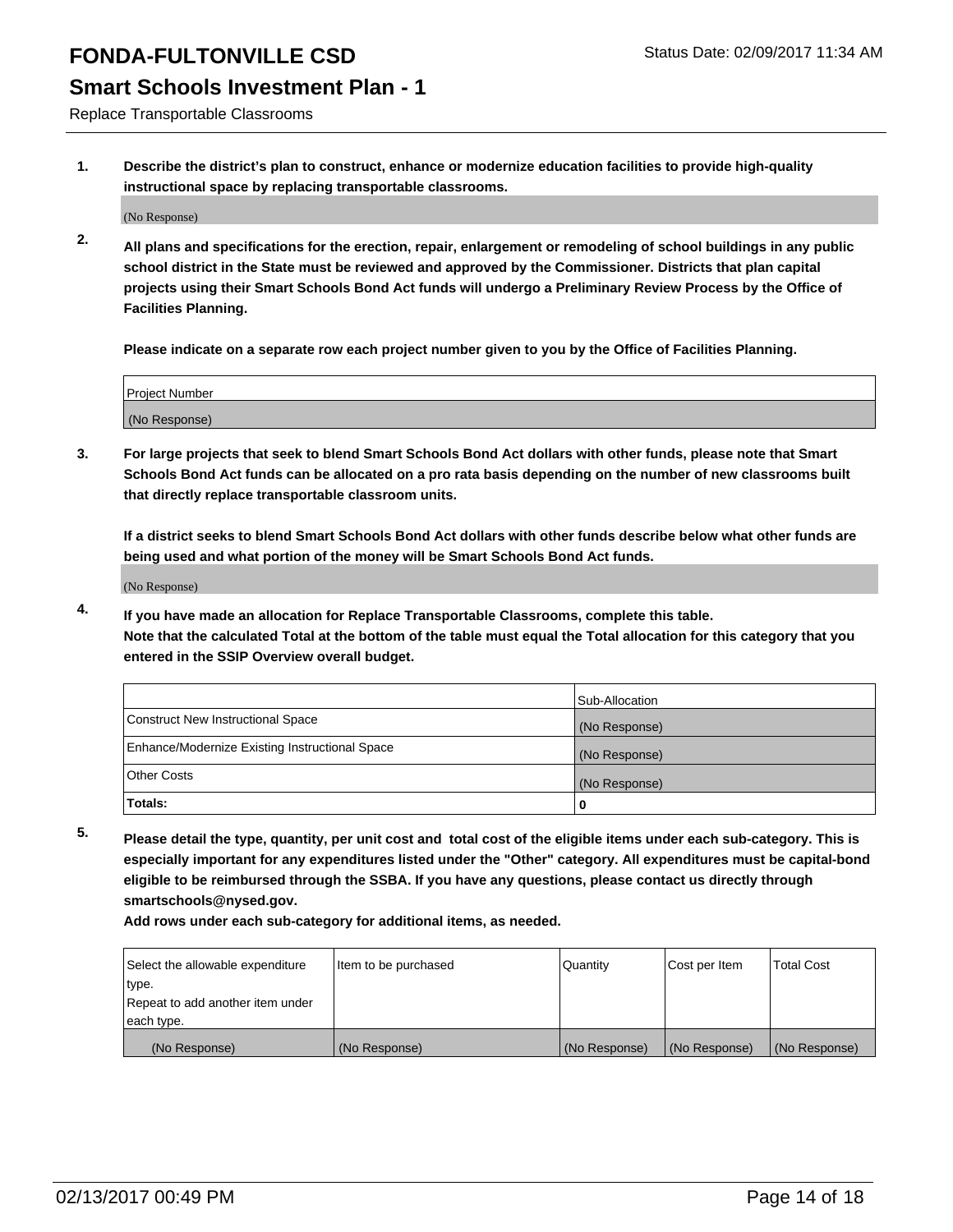### **Smart Schools Investment Plan - 1**

High-Tech Security Features

Page Last Modified: 02/08/2017

**1. Describe how you intend to use Smart Schools Bond Act funds to install high-tech security features in school buildings and on school campuses.**

We intend to use Smart Schools Bond Act fund to bolster and improve our existing video surveillance and door access control. We will install 45 additional cameras in a combination of indoor and outdoor locations. We will upgrade our existing NVR (Network Video Recorder) to support these cameras. Additionally, we will integrate our phone system with door access control systems to allow events (such as a lockdown) to be triggered from appropriate phone users.

**2. All plans and specifications for the erection, repair, enlargement or remodeling of school buildings in any public school district in the State must be reviewed and approved by the Commissioner. Districts that plan capital projects using their Smart Schools Bond Act funds will undergo a Preliminary Review Process by the Office of Facilities Planning.** 

**Please indicate on a separate row each project number given to you by the Office of Facilities Planning.**

| Project Number        |  |
|-----------------------|--|
| 27-06-01-04-7-999-001 |  |

#### **3. Was your project deemed eligible for streamlined Review?**

- Yes
- $\boxtimes$  No

**4. Include the name and license number of the architect or engineer of record.**

| Name          | License Number |
|---------------|----------------|
| (No Response) | (No Response)  |

**5. If you have made an allocation for High-Tech Security Features, complete this table.**

**Note that the calculated Total at the bottom of the table must equal the Total allocation for this category that you entered in the SSIP Overview overall budget.**

|                                                      | Sub-Allocation |
|------------------------------------------------------|----------------|
| Capital-Intensive Security Project (Standard Review) | (No Response)  |
| <b>Electronic Security System</b>                    | 71,805         |
| <b>Entry Control System</b>                          | 2,500          |
| Approved Door Hardening Project                      | (No Response)  |
| <b>Other Costs</b>                                   | (No Response)  |
| Totals:                                              | 74,305         |

**6. Please detail the type, quantity, per unit cost and total cost of the eligible items under each sub-category. This is especially important for any expenditures listed under the "Other" category. All expenditures must be capital-bond eligible to be reimbursed through the SSBA. If you have any questions, please contact us directly through smartschools@nysed.gov.**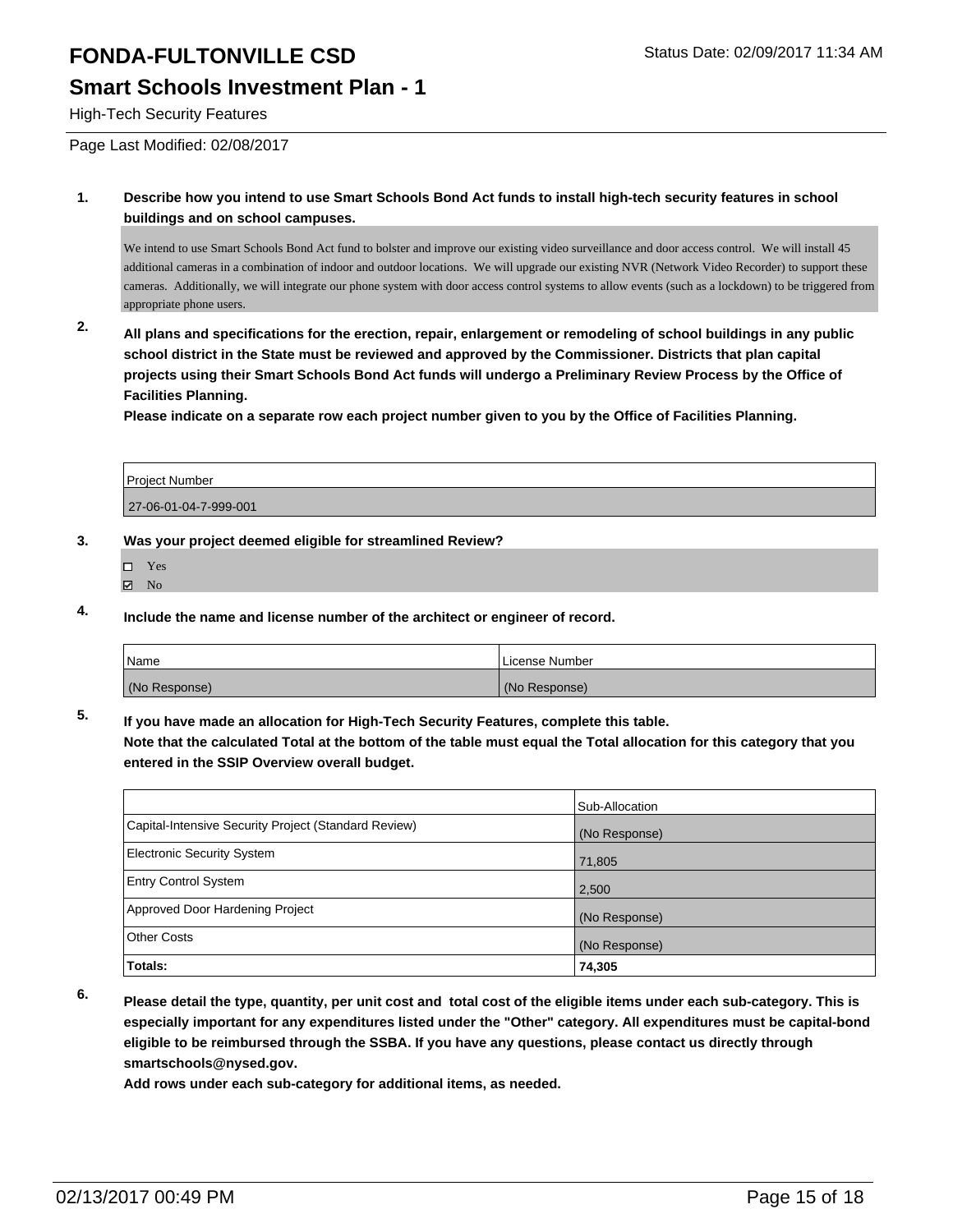# **Smart Schools Investment Plan - 1**

High-Tech Security Features

Page Last Modified: 02/08/2017

| Select the allowable expenditure<br>type. | Item to be purchased                                      | Quantity       | Cost per Item | <b>Total Cost</b> |
|-------------------------------------------|-----------------------------------------------------------|----------------|---------------|-------------------|
| Repeat to add another item under          |                                                           |                |               |                   |
| each type.                                |                                                           |                |               |                   |
| <b>Electronic Security System</b>         | <b>Servers</b>                                            |                | 11,500        | 11,500            |
| <b>Electronic Security System</b>         | <b>Interior Cameras</b>                                   | 35             | 633           | 22,155            |
| <b>Electronic Security System</b>         | <b>Exterior Cameras</b>                                   | 10             | 1,438         | 14,380            |
| <b>Electronic Security System</b>         | Cabling                                                   | 45             | 518           | 23,310            |
| <b>Electronic Security System</b>         | Hi-Mounts                                                 | $\overline{2}$ | 115           | 230               |
| <b>Electronic Security System</b>         | <b>Patch Cables</b>                                       |                | 230           | 230               |
| <b>Entry Control System</b>               | Interface Door Access Control with<br><b>Phone System</b> |                | 2,500         | 2,500             |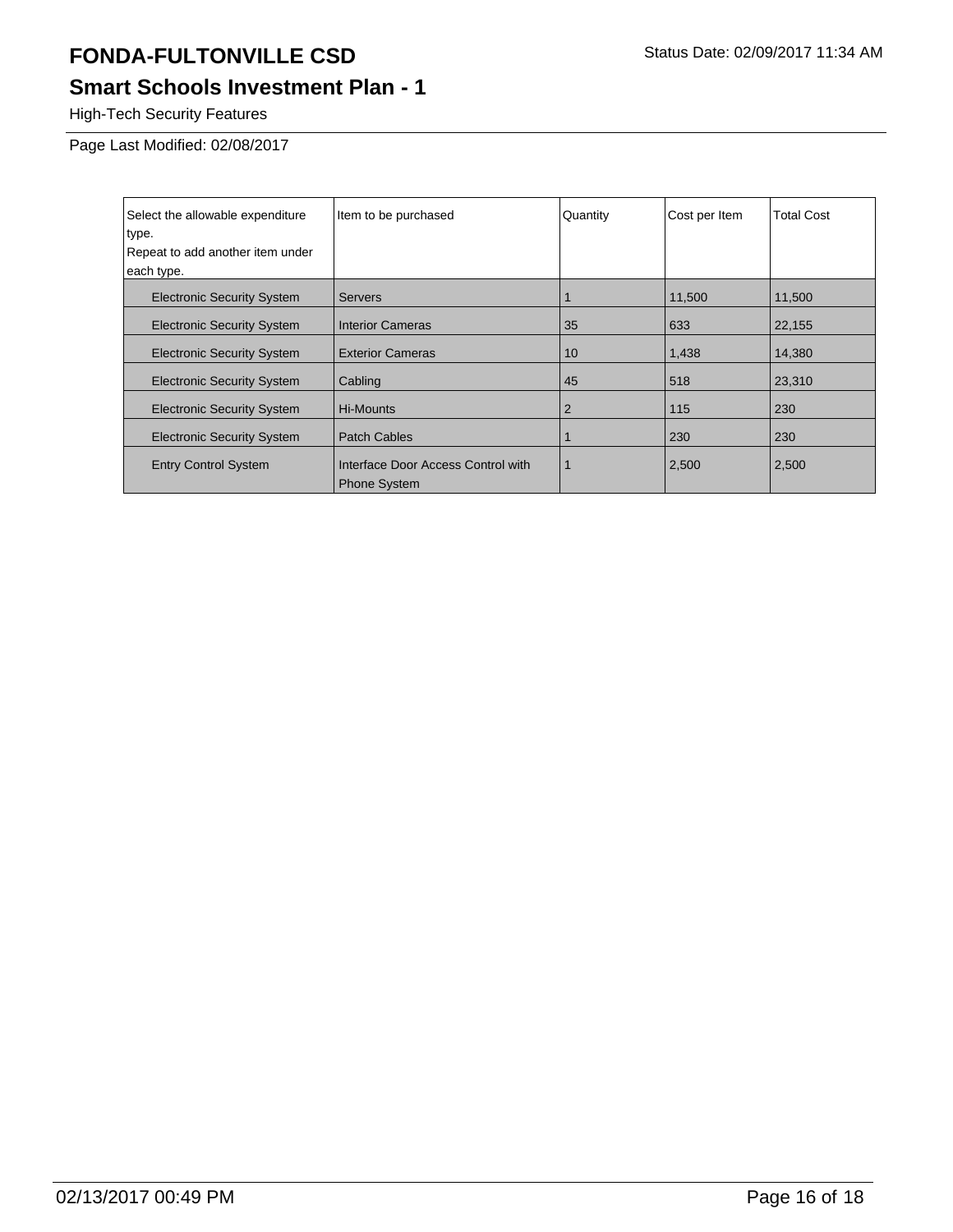# **Smart Schools Investment Plan - 1**

Report

Page Last Modified: 02/08/2017